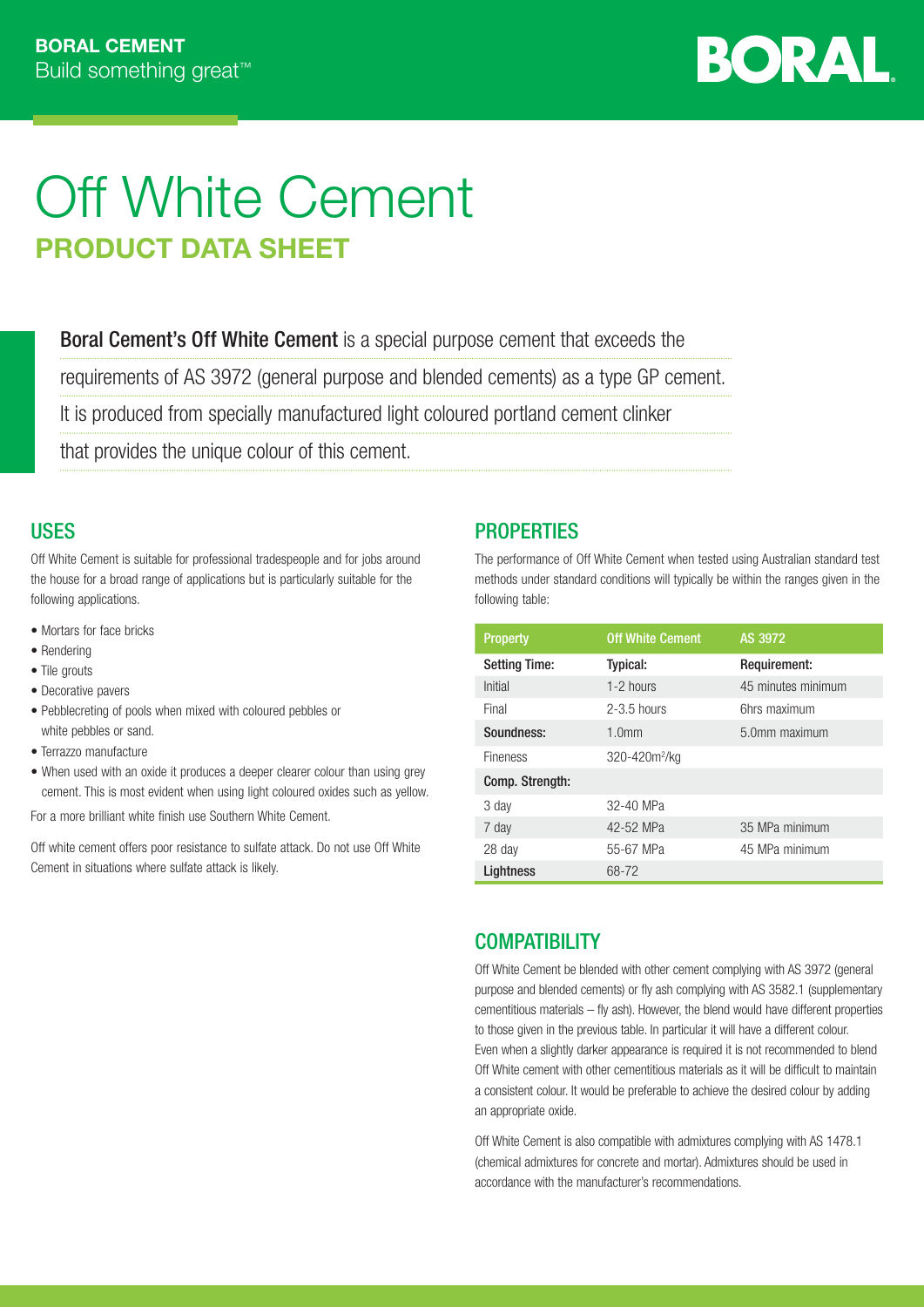# Off White Cement

# PRODUCT DATA SHEET

# COLOUR

Colour comparison: The colour of Off White Cement is controlled within close tolerances using a spectrometer. The colour falls midway between the grey normally associated with General Purpose cement and Southern White cement.

Colour control in concrete: The colour of the concrete will be influenced by the mix design, water content and the colour of sand. For projects likely to continue over a long period of time use sands that have an acknowledged colour consistency. Otherwise sufficient sand should be stockpiled for the whole project.

Slump control is essential: It is recommended that concrete that fails to comply with the slump tolerances contained in AS 1379 (specification and supply of concrete) is not used.

Colour control in mortar: Best results are achieved by the careful selection of a white coloured bricklayers sand. Coloured bricklaying sands may be used to produce some natural mortars i.e. creams to yellow.

### **BATCHING**

For mortars and concrete accurate measurement of each constituent including water and admixtures is essential to produce a satisfactory and consistent product. Measurement can be by weight or by volume however the mix designs suggested in this product data sheet are based on volume batching. When batching by volume, containers with a known volume such as buckets should be used for cement, sand and water, smaller containers are required for admixtures and oxides.

Accurate consistent batching is essential to maintain a consist colour throughout the project. Measuring volumes by shovel or trowel is not sufficiently accurate.

# MORTAR AND RENDER PROPERTIES

### MIX CONSTITUENTS

Off White Cement is suitable for the manufacture of concrete and mix designs for different applications given below. The quality of the other constituents will have a significant impact on the strength, durability and colour of the final product.

Use sand and coarse aggregate (blue metal and gravel) that are well-graded and clean. The Australian Standard AS 2758.1 specifies the requirements for coarse aggregates and sand used for concrete. Sand has a significant affect on the colour of the concrete so only use sand that has a record of consistent colour or stock pile sufficient sand for the whole project.

Use clean water. Water containing dissolved salts or organic matter will adversely affect the strength, durability and appearance of the concrete. The Australian Standard AS 1379 (specification and supply of concrete) includes requirements for the quality of water used for concrete.

### **MIX DESIGN**

Off White Cement is suitable for most concrete applications. Where it is proposed for use in structural applications refer to the Australian Standard AS 1379 (specification and supply of concrete). If the concrete is to be used in a severe environment the durability requirements of the concrete should be assessed by a professional engineer.

As a guide for non-structural concrete in a benign environment the following mix designs can be used.

| <b>Application</b>                                                                                                    | <b>Mortar Class</b><br>(AS 3700) | <b>Cement</b> | <b>Hydrated</b><br>Lime | <b>Sand</b> |
|-----------------------------------------------------------------------------------------------------------------------|----------------------------------|---------------|-------------------------|-------------|
| General use                                                                                                           | M <sub>3</sub>                   |               | 1                       | 6           |
| Severe Exposure<br>* Subject to saline<br>wetting and drying<br>* Aggressive soils<br>* Industrial<br>* Severe marine | M4                               |               | 0.5                     | 4.5         |
| General rendering                                                                                                     | N/A                              |               | 0.5                     | 4           |

# CONCRETE PROPERTIES

#### MIX CONSTITUENTS

Off White Cement is suitable for the manufacture of concrete and mix designs for different applications are given below. The quality of the other constituents however will have a significant impact on the strength, durability and colour of the final product.

Use sand and coarse aggregate (blue metal and gravel) that are well graded and clean. The Australian Standard AS 2758.1 specifies the requirements for coarse aggregates and sand used for concrete. Sand has a significant affect on the colour of the concrete so only use sand that has a record of consistent colour or stock pile sufficient sand for the whole project.

Use clean water. Water containing dissolved salts or organic matter will adversely affect the strength, durability and appearance of the concrete. The Australian Standard AS 1379 (specification and supply of concrete) includes requirements for the quality of water used for concrete.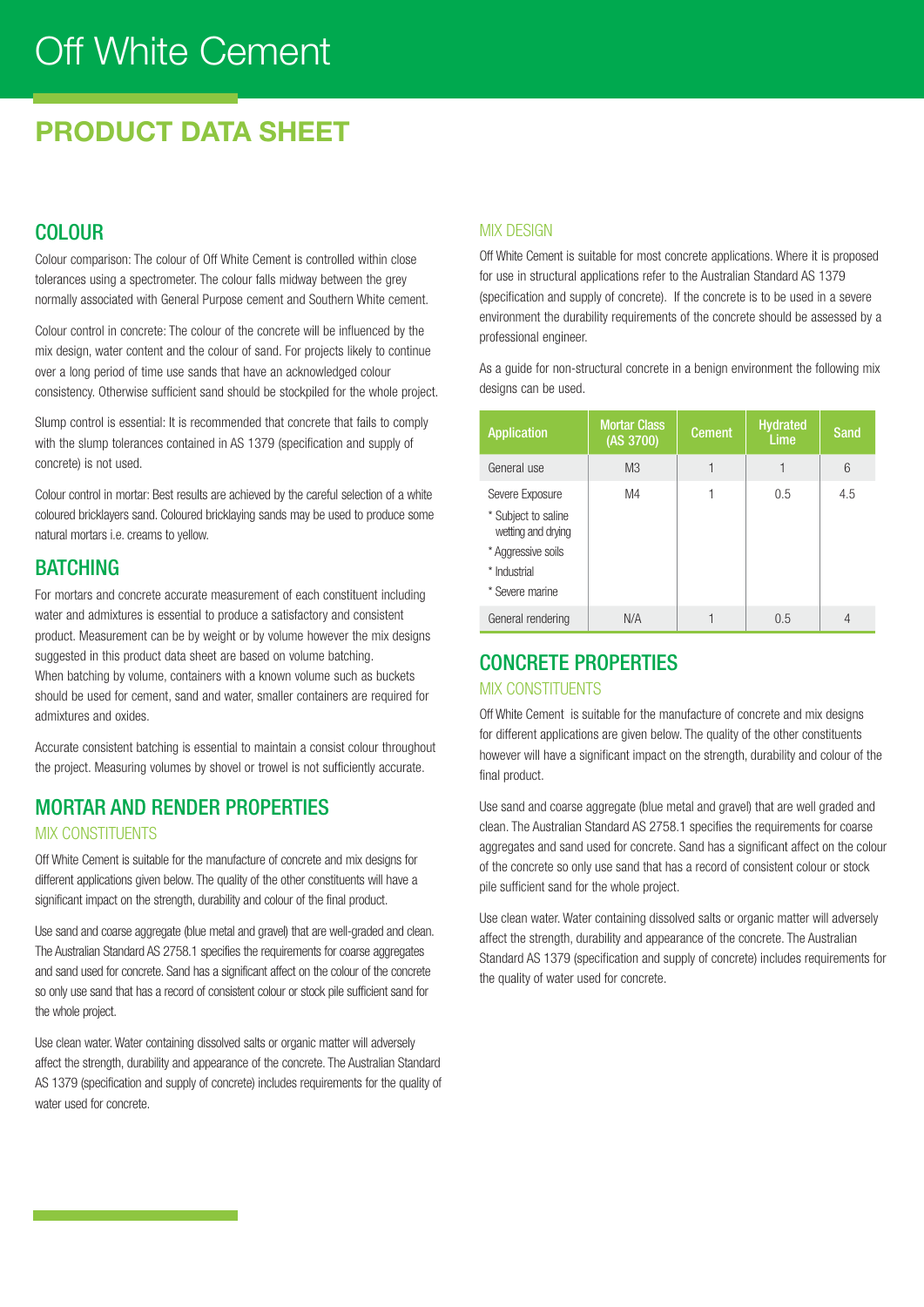# Off White Cement

# PRODUCT DATA SHEET

### STRENGTH DEVELOPMENT

The following graph gives indicative data on the strength development of concrete containing Off White Cement.



The data is based on concrete tested under laboratory conditions. The strength development in the field will be dependent on the ambient conditio*ns.*

#### **MIX DESIGN**

Off White Cement is suitable for most concrete applications. Where it is proposed for use in structural applications refer to the Australian Standard AS 1379 (specification and supply of concrete). If the concrete is to be used in a severe environment the durability requirements of the concrete should be assessed by a professional engineer.

As a guide for non-structural concrete in a benign environment the following mix designs can be used.

| Application             | <b>Cement</b> | Sand | Stone/Gravel |
|-------------------------|---------------|------|--------------|
| General use: paths etc. |               | 2.5  |              |
| Higher strength         |               |      |              |

*Figures shown are parts by volume*

#### MIXING

If mixing concrete by hand, thoroughly mix all the aggregates and the cement before adding any water. Then add the minimum amount of water required to achieve the desired workability and mix again. If using a concrete mixer, mix the concrete in accordance with the manufacturers recommendations. For ready mix concrete refer to the requirements of the Australian Standard AS 1379 (specification and supply of concrete).

### EFFECT OF EXCESS WATER

Use only the minimum amount of water to mix and place the concrete. Excess water will have a detrimental effect on the compressive strength and other properties of concrete. The following graph shows the reduction in concrete strength with increased water addition.

Effect of Excess Water on Concrete Strength and Slump



Other factors that will affect the strength and durability of concrete.

- Mix design including admixtures
- Temperature ambient and that of the materials
- Air content
- **Compaction**
- Curing